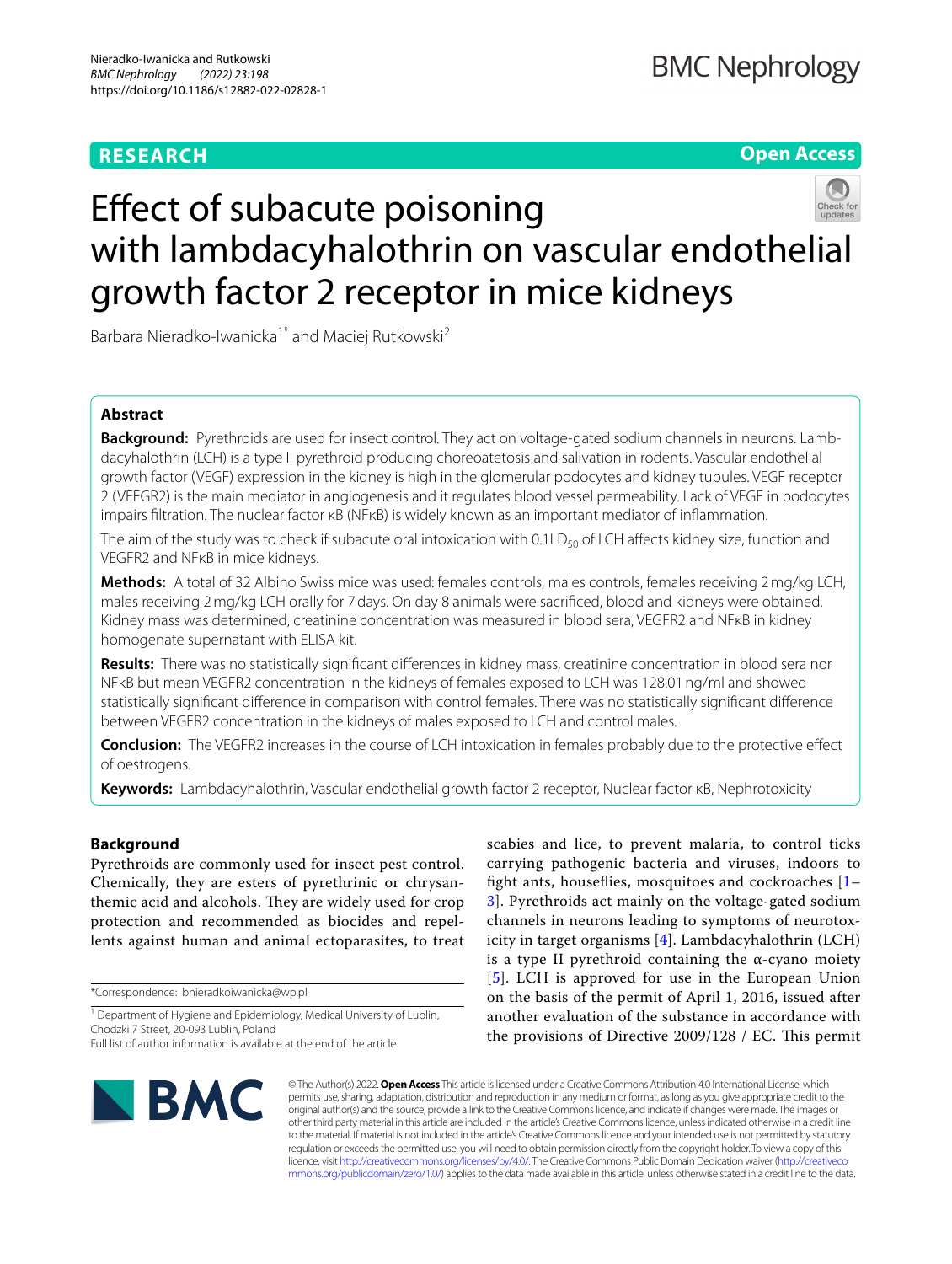also specifes to which plants intended for food purposes it may be used. In Poland LCH is widely used for protection of potato, oilseed rape, wheat, barley, maize, apple trees, onions, cabbage, aronia, hop, common linen and hemp from pest insects. As it is widely used indoors and outdoors for pest control there are concerns about its toxicity for humans as non-target organisms [[6\]](#page-4-4) even though mammals are over 2000 times less sensitive to pyrethroids than insects  $[7]$  $[7]$  $[7]$ . The sodium channels in insects are more sensitive to pyrethroids than in mammals. Insects have lower body temperature and smaller body size than mice, rats or humans which metabolize the xenobiotics in their livers to lowtoxic metabolites [\[7](#page-4-5)]. In mammals type II pyrethroids (including LCH) produce choreoatetosis and salivation interacting not only with the sodium channels, but also with calcium and chloride channels [[5\]](#page-4-3) and gammaaminobutyric acid receptors [[8](#page-4-6)], they can also produce seizures [[7\]](#page-4-5). The oral  $LD_{50}$  of LCH for mice is 19.9 mg/ kg [[6](#page-4-4)]. Previous studies focused mainly on neurotoxic-

notoxicity, hepatotoxicity and efect of fertility [[9\]](#page-4-7). Vascular endothelial growth factor receptor 2 (VEGFR2) is the main mediator in angiogenesis and regulates blood vessel permeability. VEGFRs have their own tyrosine receptors [[10](#page-4-8), [11](#page-4-9)].VEGF expression in the kidney is high in glomerular podocytes as well as in kidney tubules [[12–](#page-4-10)[15](#page-4-11)]. VEGFRs are present in endothelial cells in glomeruli and in capillary blood vessels around the tubules [[16](#page-4-12), [17\]](#page-4-13). In physiological conditions constant expression of VEGF takes place in podocytes and endothelial cells which means that VEGF molecules migrate in opposite direction that glomerular fltration in order to get bound to their receptors. Lack of VEGF in podocytes leads to loss of fenestration of endothelium, which impairs fltration [[18](#page-4-14), [19](#page-4-15)] and may lead to development of kidney diseases. This confirms the crucial role of VEGFR in proper regulation of kidney fltration.

ity of pyrethroids [[7,](#page-4-5) [8\]](#page-4-6), few on nephrotoxicity, immu-

Originally the nuclear factor κB (NFκB) was described as a nuclear protein in the B lymphocytes. Its' role is to regulate the expression of the immunoglobulin κ light chain gene [[20,](#page-4-16) [21\]](#page-4-17). Subsequently, it was found that NFκB was a ubiquitous transcription factor mediating the signal-induced expression of a number of genes involved in many biological processes: immune response, infammation, cell growth, survival and death. The  $NFKB$  is an important mediator of infammation. However its role in the infammatory processes in diferent organs is not fully understood [[22](#page-4-18)].

The aim of the study was to check if oral subacute poisoning with  $0.1LD_{50}$  of LCH affects kidney size, function and the level of VEGFR2 and NFκB in mice kidneys.

The project of the experiment was accepted by The Local Ethical Committee in Lublin (Lokalna Komisja Etyczna do spraw Doświadczeń na Zwierzętach przy Uniwersytecie Medycznym w Lublinie), Poland (69/2015). All methods were carried out in accordance with relevant guidelines and regulations at the Centre for Experimental Medicine (CEM) at The Medical University of Lublin, Poland. The experiment was conducted in standard laboratory conditions (12h light/dark cycle, temperature  $21-22$ °C, 55-60% relative air humidity). The animals had access to water (UV sterilized) and feed. The feed for rodents was purchased from Altromin International (Lage, Germany). A total of 32 young adult mice (Albino Swiss) was used. There were 16 non gravid females and 16 young adult males. The animals were 6 weeks of age. They were bred at CEM. The herd originated from Charles River Laboratories (Cologne, Germany). The females were randomly divided into 2 groups of 8: controls receiving canola oil by gavage and females receiving 2mg/kg LCH by the same route. Males were also randomly divided into 2 groups of 8: the control group receiving canola oil by gavage and males receiving 2mg/ kg LCH. The LCH was purchased form Organic Chemistry Institute (Annopol 6, 03-236 Warsaw, Poland). It was dissolved in canola oil (ZT 'Kruszwica', Kruszwica, Poland), and administered daily by gavage for 7 consecutive days. On day 8 the animals were euthanized. They were decapitated with a guillotine without former anesthesia. We didn't want the anesthetics to afect the biochemical parameters. The blood and kidneys were obtained. Kidney mass was recorded. Creatinine was measured with Erba Mannheim XL-60 biochemistry analyzer (Mannheim, Germany). The kidneys were homogenized with a mechanical blender MPW-120 (MPW Med. Instruments, Warsaw, Poland) in 0.1mol bufer of Tris-HCl, of pH7.4. For the analyses 0.5g of kidney tissue was blended in 5 ml of the buffer. Next the homogenates were centrifuged for 15 min (5000 $\times$ g) twice (Sigma1-6P centrifuge, Polygen, Engelwood, NY, USA was used). The supernatant was used for measuring VEGFR2 and NFκB with Enzyme Linked Immunoabsorbent Assay tests. The kits were purchased from manufacturer (Cloud-Clone Corp. Katy, TX, USA). The results were analyzed with IBM SPSS Statistics (v. 21) (Statsoft Sp. z o. o. Cracow, Poland). The Mann–Whitney test was used to assess the difference between two groups;  $p < 0.05$  was considered statistically signifcant.

# **Results**

The concentration of creatinine was (mean $\pm$ SD)  $0.2 \pm 0.0$  mg/dl in control females and males. In the groups exposed to LCH it was  $0.2 \pm 0.04$  in females and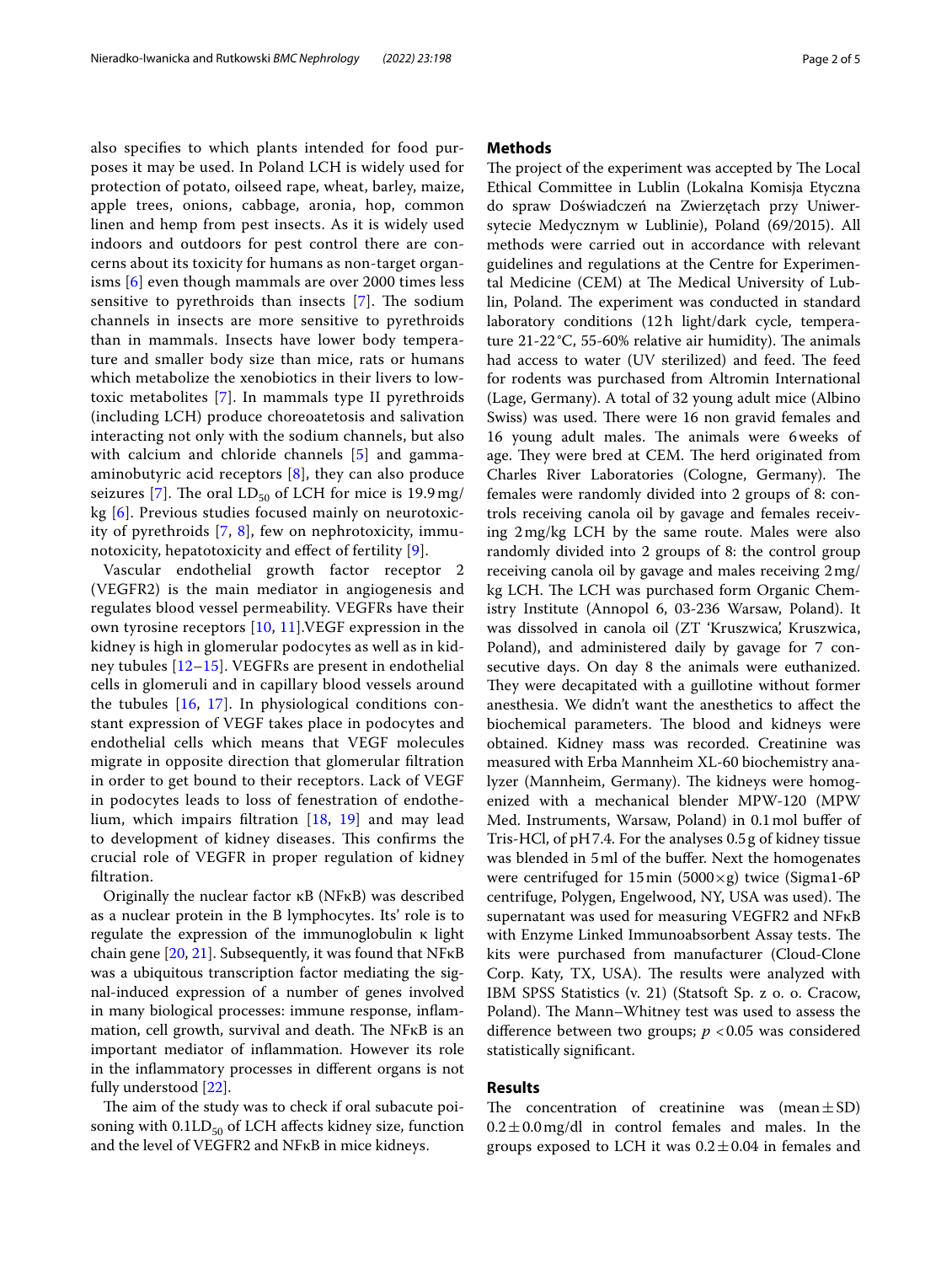$0.2 \pm 0.03$  in males and it did not differ significantly from controls. Kidney mass was (mean $\pm$ SD)  $0.16\pm0.02$  g in control females and males,  $0.18 \pm 0.01$  g in females intoxicated with LCH and  $0.19g \pm 0.02g$  in experimental males. There was no significant differences among the groups.

The VEGFR2 concentration in the kidneys of females exposed to LCH was (mean $\pm$ SD) 128.01 $\pm$ 36.13ng/ ml and was statistically signifcantly higher than in control females  $84.28 \pm 2649$ ng/ml ( $p < 0.05$ ). There was no statistically signifcant diference between VEGFR2 concentration in the kidneys of males exposed to LCH  $170.16 \pm 58.3$  ng/ml if compared with control males  $170.61 \pm 37.03$  ng/ml. The NF<sub>KB</sub> in females exposed to LCH was  $3.63 \pm 1.82$  ng/ml and in males after LCH it was  $4.04 \pm 1.35$  ng/ml. The values did not significantly differ from controls (Table [1\)](#page-2-0).

## **Discussion**

Pyrethroids, including LCH, are metabolized in the liver by cleavage of the ester linkage, followed by conversion to 3-phenoxybenzoic acid (3-PBA) and cyclopropanecarboxylic acid, which are further metabolized by hydroxylation and glucuronidation and excreted mainly with urine  $[23]$  $[23]$ . The kidneys contribute to the maintenance of the body's homeostasis thanks to the excretion of these unnecessary metabolic products. Concentrating urine in the tubular fuid also increases the concentration of xenobiotics in it. Renal transport and the accumulation and biotransformation of pyrethroid metabolites contribute to the susceptibility of the kidneys to damage by this group of xenobiotics. In a population study published by Wielgomas et al. for the frst time in Poland, assessed the exposure to synthetic pyrethroids in preschool and school children and their parents living in urban and rural areas. The study examined urine samples collected from 374 residents of northern regions of Poland, assessing the concentration of the main pyrethroid metabolites, which are mainly excreted by the kidneys. All tested metabolites were detected in higher concentrations in inhabitants of rural areas. 3-PBA was detected in 77.4% of samples taken from urban residents and in as much as 93.8% of samples collected from rural residents. The situation was similar with the other metabolites  $[24]$  $[24]$ . The study clearly indicates high probability of intoxication with pyrethroids used in agriculture and household.

Our results show that kidney function was not signifcantly impaired in the course of subacute poisoning with 0.1  $LD_{50}$  of LCH. The kidney size was not increased in males and females intoxicated with the pesticide which may result from low dose of pyrethroid used. We aimed to mimic the possible human exposure to low doses of LCH with plant foods or water. Unfortunately, due to lack of fnances, we couldn't perform histopathologic examination of the kidneys nor other internal organs nor hormone measurement. However the animals used in our study were young adults. Therefore we expected all of the female animals to have high oestrogen levels and males to have high testosterone.

Fedeli et al. in their experiment with permethrin showed, that it accelerated the aging process by decreasing the glomerular fltration rate and impairing sodium excretion  $[25]$  $[25]$ . The difference may result from the fact that permethrin has diferent structure than LCH, as permethrin is a type I pyrethroid.

Abdel- Daim et al. administered a type II pyrethroid deltamethrin at the dose of 2mg/kg orally for 4 weeks to rats and proved its nephrotoxicity. Urea, uric acid and creatinine concentrations were increased [\[26](#page-4-22)]. Martinez et al. showed that LCH at the dose of 4 and 8mg/ kg induced high expression of proinfmmatory cytokines in rats [[27\]](#page-4-23).

There is data that VEGFR2 blockade improves kidney function in diabetic nephropathy [[28\]](#page-4-24). Despite proinfammtory efect of the pyrethroid, kidneys of animals used in our study were able to regenerate thanks to high expression of VEGFR2. The effect was well visible in females.

The role of VEGF in maintaining microcirculation in the kidneys has been investigated in a number of animal models. In the ischemia-reperfusion model of renal injury, the production of VEGF in the kidney is not increased, but there is a redistribution of already produced VEGF to the kidneys and increased expression of VEGFR-2 mRNA [[29](#page-4-25), [30](#page-4-26)]. Ischemia and

<span id="page-2-0"></span>**Table 1** The infuence of LCH on kidney mass, serum creatinine, VEGFR2 and NFκB concentration in mice kidneys

| Group                                                          | Creatinine [mg/dl]<br>(mean $\pm$ SD) | Kidney mass [q]<br>(mean $\pm$ SD) | VEGFR2 [ng/ml]<br>(mean $\pm$ SD) | NF <sub>K</sub> B [ng/ml]<br>(mean $\pm$ SD) |
|----------------------------------------------------------------|---------------------------------------|------------------------------------|-----------------------------------|----------------------------------------------|
| Control females $(n=8)$                                        | $0.2 + 0.0$                           | $0.16 \pm 0.02$                    | $84.28 + 2649$                    | $3.27 \pm 0.97$                              |
| Females receiving $2 \text{ mg/kg}$ LCH for 7 days ( $n = 8$ ) | $0.2 + 0.04$                          | $0.18 + 0.01$                      | $128.01 + 36.13*$                 | $3.63 + 1.82$                                |
| Control males $(n=8)$                                          | $0.2 + 0.0$                           | $0.16 \pm 0.02$                    | $170.61 \pm 37.03$                | $4.09 + 0.06$                                |
| Males receiving $2 \text{mg/kg}$ LCH for 7 days ( $n = 8$ )    | $0.2 + 0.03$                          | $0.19q \pm 0.02$                   | $170.16 + 58.3$                   | $4.04 \pm 1.35$                              |

 $p$  < 0.05 vs controls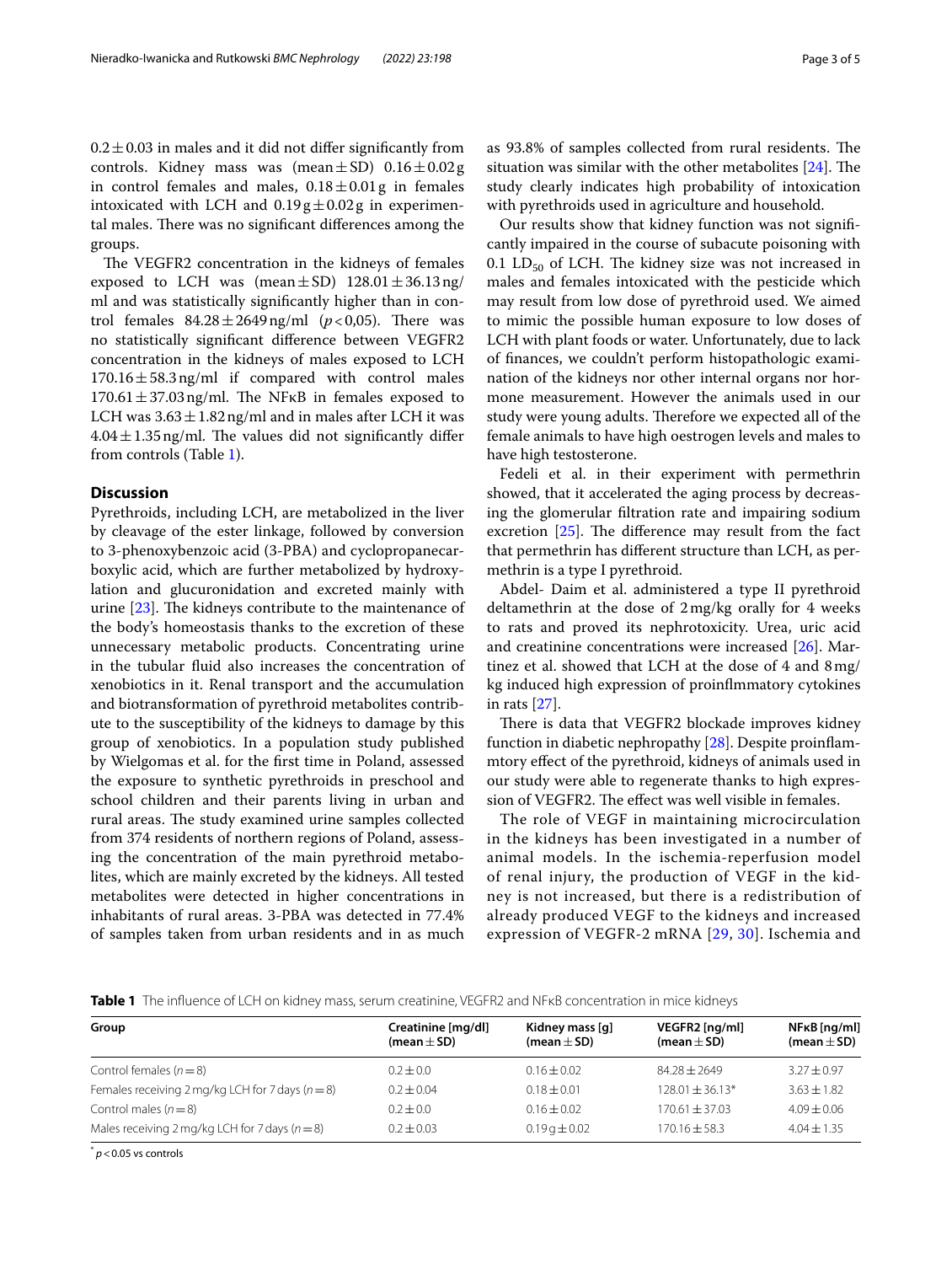reperfusion lead to oxidative stress in the kidneys [[31\]](#page-4-27) and so does intoxication with pyrethroids [[32\]](#page-4-28). There are reports suggesting that mesenchymal stem cells act to protect kidney damage in an ischemiareperfusion model not through cell regeneration, but through paracrine mechanisms. VEGF is one of the most important factors in these mechanisms [[33\]](#page-4-29). Studies in rats have demonstrated chronic renal dysfunction and a decrease in the number of capillaries in the renal glomeruli and the periurethral space associated with a decrease in renal VEGF expression [[34\]](#page-4-30). The administration of VEGF in this model had a protective effect on the vascular endothelium and allowed the inhibition of the progression of renal dysfunction, as well as scarring of tissue damage regardless of blood pressure, proteinuria or macrophage infiltration [[35\]](#page-4-31). It has been proved that VEGF transcription is regulated by estrogens, the secretion of which is mediated by stimulation of the estrogen receptor [[36](#page-4-32)]. Estrogens showed a protective effect on the residual kidney of rats, suggesting that it might be via the regulation of VEGF expression [[37](#page-4-33)]. In this situation, it is possible that females that produce more estrogen than males have a higher VEGFR.

The NFKB can be activated by many factors. It is worth noting that the processes in which it is involved may also afect the metabolism of xenobiotics and the activity of liver enzymes [\[38](#page-4-34), [39\]](#page-4-35). NFκB binding sites have been identifed in the promoters of the genes of some xenobiotic metabolizing enzymes [[40\]](#page-4-36). Martínez et al. used LCH at a dose of 4mg/kg body weight of rats and it increased the expression of NFκB specifc mRNA by 1.37 times [[27\]](#page-4-23). In our experiment, however, there was no signifcant increase of NFκB in kidney tissue after intoxication with LCH neither in females nor in males. It was probably due to the fact that the dose of LCH used in our experiment was much lower than in the study of Martínez et al.

Traditional markers of acute kidney damage (proteinuria, urinary albumin excretion, hematuria, bacteriuria, rolleruria, oliguria or anuria, alteration of the fractional excretion of sodium in the urine, increased values of renal excretory function parameters, disturbances in water-electrolyte and acid-base balance, imaging and hematology parameters) are most often clinically expressed only a few days after the action of the factor damaging the kidneys. In this experiment, according to the protocol the animals were decapitated on day 8 and it was impossible to monitor these parameters over long time. However there are new biomarkers of acute renal injury: cystatin C, neutrophil

galatinase associated lipocalin (NGAL), interleukin-18, kidney injury molecule-1. The procalcitonin is helpful in the diagnosis of septic renal injury. Unfortunately neither the classic measurement of urinary albumin excretion nor the novel biomarkers of kidney damage were included in the study protocol as it focused on the

## **Conclusion**

NFκB and VEGFR2.

The VEGFR2 increases in the course of LCH intoxication in females probably due to the protective efect of oestrogens. Nevertheless, preparations containing LCH should be used with caution only for registered uses and in accordance with the manufacturer's instructions.

#### **Abbreviations**

LCH: Lambdacyhalothrin; VEGF: Vascular endothelial growth factor; VEGF2: Vascular endothelial growth factor receptor 2; LD50: Lethal dose for 50% of the exposed population; NFκB: Nuclear factor κB; SD: Standard deviation; 3-PBA: 3-phenoxybenzenoic acid.

## **Acknowledgements**

Authors acknowledge professor Andrzej Borzecki the head of the Chair and Department of Hygiene, Medical University od Lublin.

#### **Authors' contributions**

MR and BNI made equal contribution to conception and design of the study, acquisition of data, analysis and interpretation of data; were involved in preparing the manuscript. The author(s) read and approved the fnal manuscript.

## **Funding**

The study had no external founding.

## **Availability of data and materials**

All data generated or analysed during this study are included in this published article.

## **Declarations**

## **Ethics approval and consent to participate**

The study project was accepted by The Local Ethical Committee in Lublin Poland- Lokalna Komisja Etyczna do spraw Doświadczeń na Zwierzętach przy Uniwersytecie Medycznym w Lublinie (decision No 69 2015 dated Dec 11 2015). All methods were carried out in accordance with relevant quidelines and regulations. All methods are reported in accordance with ARRIVE guidelines.

No human participants were involved in the study. It was not a clinical trial.

# **Consent for publication**

Not applicable.

# **Competing interests**

The authors declare that they have no competing interests.

## **Author details**

<sup>1</sup> Department of Hygiene and Epidemiology, Medical University of Lublin, Chodzki 7 Street, 20-093 Lublin, Poland. <sup>2</sup> Military Medical Institute, Szaserów 128 Street, 04‑141 Warszawa, Poland.

Received: 16 February 2021 Accepted: 23 May 2022Published online: 28 May 2022